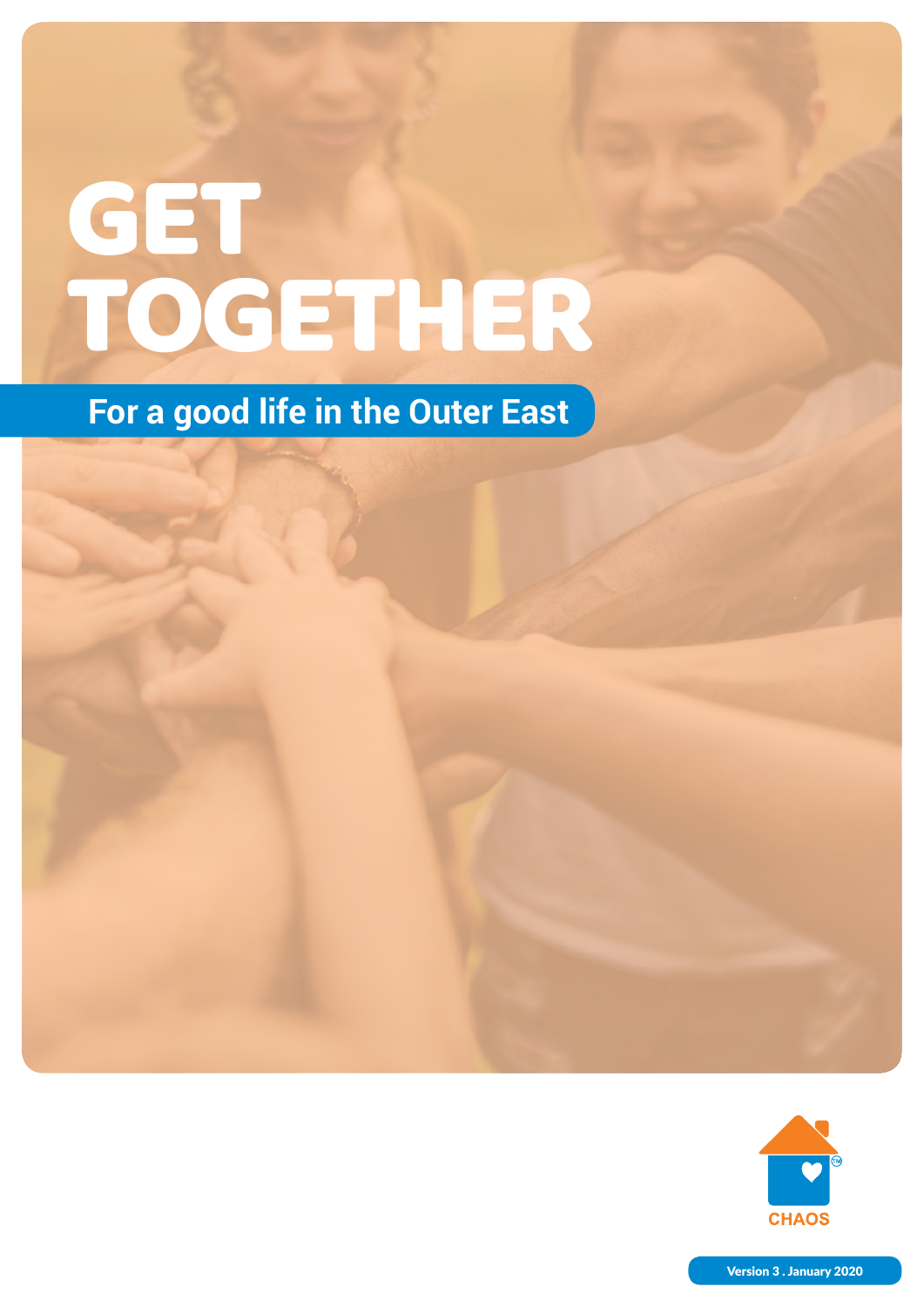#### ABOUT CHAOS

There are thirty community Houses in the Community Houses Association of the Outer Eastern Suburbs. From Whitehorse to Yarra Ranges they exist in most communities as a place for learning, support and recreation. The events in this brochure are just the free and low cost offerings at each House. Why not check their websites for more information or email CHAOS – chaos000@bigpond.com.au.

*Please contact the Community House prior to attending to ensure that there are places or to make sure that the activity has not been postponed. Please note that some Houses charge a small annual membership fee to access their programs\*.*

**I have made new friends and am very happy to be part of such a friendly group.**

#### MEMBER ORGANISATIONS

#### **City of Maroondah**

Arrabri Community House 42 Allambanan Dr, Bayswater North 9720 0877 | www.arrabri.org

Central Ringwood Community Centre Bedford Park, Rosewarne Ln, Ringwood 9870 2602 | www.crccinc.org.au

Glen Park Community Centre 30 Glen Park Rd, Bayswater North 9720 5097 | www.glenparkcc.com.au

Mullum Mullum Indigenous Gathering Place 3 Croydon Way, Croydon 9725 2166 | www.mmigp.org.au

North Ringwood Community House 35-39 Tortice Dr, Ringwood North 9876 3421 | www.nrch.org.au

Yarrunga Community Centre 76-86 Croydon Hills Dr, Croydon Hills 9722 8942 | www.yarrunga.org.au

#### **City of Whitehorse**

The Avenue Neighbourhood House @ Eley 87 Eley Rd, Blackburn South 9878 8056 | www.theavenue.org.au

Koonung Cottage Community House 109 Koonung Rd, Blackburn North 9878 6632 | www.koonungcottage.org.au

Mitcham Community House 19 Brunswick Rd, Mitcham 9873 4587 www.mitchamcommunityhouse.org

Vermont South Learning Centre 1 Karobran Dr, Vermont South 9803 2335 | www.vslc.org.au

#### **City of Knox**

Coonara Community House 22 Willow Rd, Upper Ferntree Gully 9758 7081 | www.coonarahouse.org.au

Mountain District Learning Centre 13-15 The Avenue, Ferntree Gully 9758 7859 | www.mdlc.com.au

Orana Neighbourhood House 62 Coleman Rd, Wantirna South 9801 1895 | www.orananh.org.au

Rowville Neighbourhood Learning Centre 40 Fulham Rd, Rowville 9764 1166 or 97641006 www.rowvillenlc.org.au

The Basin Community House 21 Liverpool Rd, The Basin 9761 0209 www.thebasincommunityhouse.org.au

#### **City of Manningham**

Pines Learning 1/520 Blackburn Rd, Doncaster East 9842 6726 | www.pineslearning.com.au

Park Orchards Community House & Learning Centre 572 Park Rd, Park Orchards 9876 4381 | www.parkorchards.org.au

Wonga Park Community Cottage 1/9-13 Old Yarra Rd, Wonga Park 9722 1944 www.wongaparkcommunitycottage.org.au

#### **Yarra Ranges Council**

Chirnside Park Community Hub 33 Kimberley Dr, Chirnside Park 1300 835 235

CIRE Services 2463 Warburton Hwy, Yarra Junction 1300 835 235 | www.cire.org.au

Healesville Living & Learning Centre 1 Badger Creek Rd, Healesville 5962 5982 www.healesvillelearningcentre.org

Japara Neighbourhood House 54/58 Durham Rd, Kilsyth 9728 3587 | www.japarahouse.com.au

Kallista Community House 2 Church St, Kallista 9755 2622 www.kallistacommunityhouse.org.au

Mt Evelyn Community House 50 Wray Cres, Mount Evelyn 9736 1177 | **1** /mtevelyncommunityhouse

Olinda Community House 79-81 Olinda-Monbulk Rd, Olinda 9751 1264 | www.och.net.au

Selby Community House 1 Minak Rd, Selby 9754 2039 | www.selbyhouse.com.au

Seville Community House 8 Railway Rd, Seville 5964 3987 | www.sevillecommhouse.org.au

Woori Community House Shop 5, 1385 Healesville-Koo Wee Rup Rd, Woori Yallock 5964 6857 | www.wooricommhouse.org.au

Yarra Glen & District Living & Learning Centre 12 -14 Anzac Ave, Yarra Glen 9730 2887 www.yarraglen.com/livingandlearning

#### **Shire of Murrindindi**

Toolangi Castella District Community House 1715 Healesville Kinglake Rd, Toolangi 5962 9060 | tdchinc@bigpond.com.au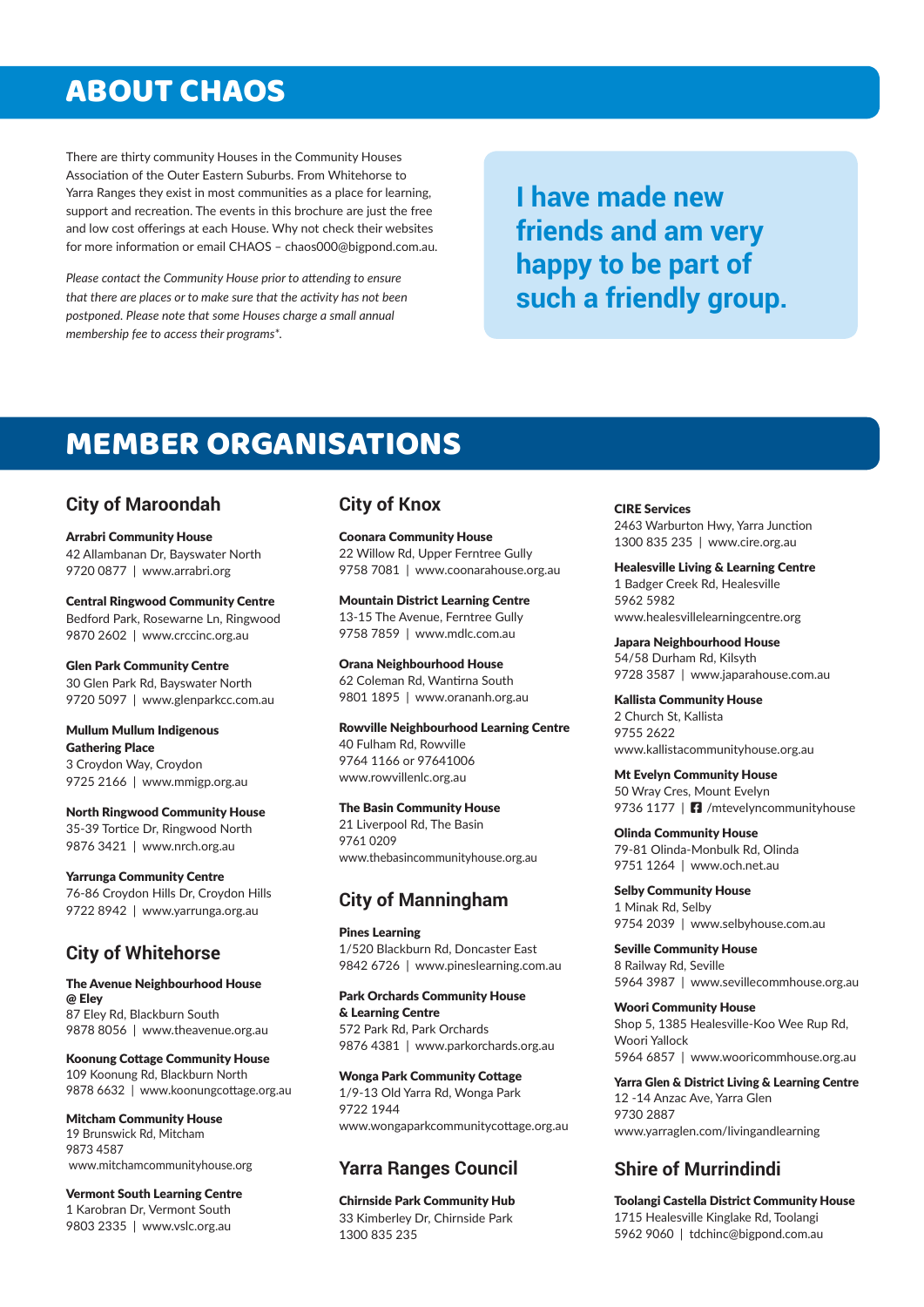![](_page_2_Picture_0.jpeg)

# CHILDREN'S ACTIVITIES

Family friendly activities such as playgroups and holiday activities are held at many Houses. Please check individual websites for more information.

![](_page_2_Picture_3.jpeg)

#### JUST DROP IN

Most of the CHAOS community houses have spaces available for you to drop in and have a cuppa or sit and read a book or magazine. Some have community lending libraries or WiFi available. Check out your local Community House today.

![](_page_2_Picture_6.jpeg)

## INDIGENOUS **COMMUNITY**

MMIGP has various programs for Indigenous Elders, Men, Women, Youth and their families. It is a community that is committed to retaining, promoting and strengthening Aboriginal and Torres Strait Islander cultural identity in the Eastern Metro region. Mullum Mullum Indigenous Gathering Place 3 Croydon Way, Croydon 9725 2166 | www.mmigp.org.au

## COMMUNITY GARDENS

| Where                                           | <b>Contact</b>                                  |
|-------------------------------------------------|-------------------------------------------------|
| <b>Central Ringwood Community Centre</b>        | <b>Central Ringwood Community Centre</b>        |
| Bedford Park, Rosewarne Ln, Ringwood            | 9870 2602   www.crccinc.org.au                  |
| <b>Coonara Community House</b>                  | <b>Coonara Community House</b>                  |
| 22 Willow Rd, Upper Ferntree Gully              | 9758 7081   www.coonarahouse.org.au             |
| <b>Mountain District Learning Centre</b>        | <b>Mountain District Learning Centre</b>        |
| 13-15 The Avenue, Ferntree Gully                | 9758 7859   www.mdlc.com.au                     |
| Park Orchards Community House & Learning Centre | Park Orchards Community House & Learning Centre |
| 572 Park Rd, Park Orchards                      | 9876 4381   www.parkorchards.org.au             |
| Selby Community House Indigenous Food Garden    | <b>Selby Community House</b>                    |
| 1 Minak Rd, Selby                               | 9754 2039   www.selbyhouse.com.au               |

#### GARDENING AND SUSTAINABILITY

| What                                              | When                                                        | <b>Where</b>                                                                           | Cost                                     | <b>Contact</b>                                                                                        |
|---------------------------------------------------|-------------------------------------------------------------|----------------------------------------------------------------------------------------|------------------------------------------|-------------------------------------------------------------------------------------------------------|
| <b>Coonara Garden Club</b>                        | <b>Third Tuesday</b><br>of the month<br>$1.30pm - 3.00pm$   | <b>Coonara Community House</b><br>22 Willow Rd, Upper Ferntree Gully                   | $$20$ per year<br>or $$2$ per<br>meeting | <b>Coonara Community House</b><br>9758 7081<br>www.coonarahouse.org.au                                |
| <b>Green Fingers</b><br><b>Garden Group</b>       | <b>First Saturday</b><br>of the month<br>$9.00am - 11.30am$ | Yarra Glen & District<br>Living & Learning Centre<br>12 -14 Anzac Ave, Yarra Glen      | \$2                                      | Yarra Glen & District<br>Living & Learning Centre<br>9730 2887<br>www.yarraglen.com/livingandlearning |
| <b>Retro Suburbia</b><br><b>Permaculture Club</b> | <b>First Thursday</b><br>of the month<br>$7.15pm - 9.15pm$  | <b>Central Ringwood Community</b><br>Centre<br>Bedford Park, Rosewarne Ln,<br>Ringwood | Free                                     | <b>Central Ringwood Community Centre</b><br>9870 2602   www.crccinc.org.au                            |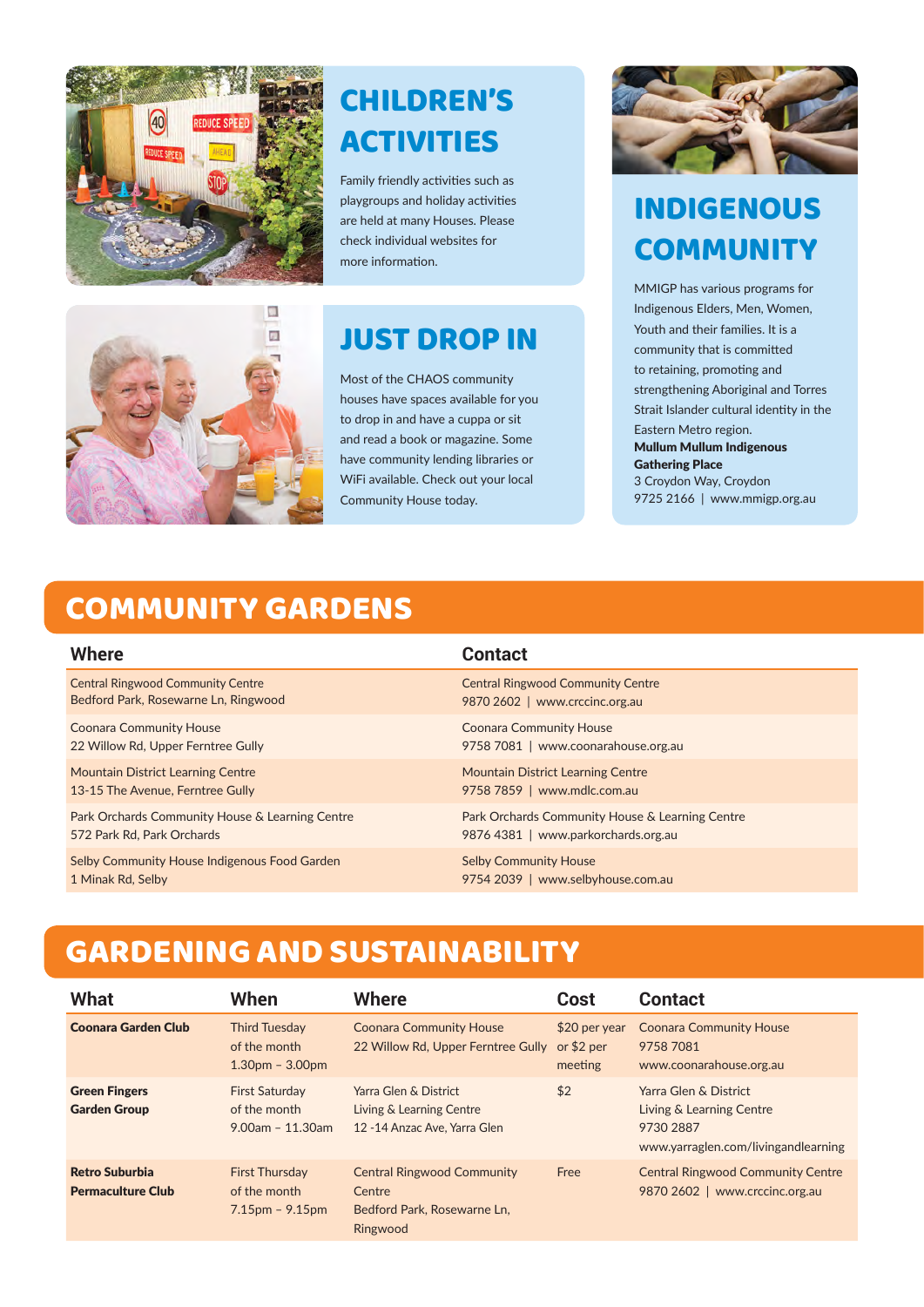## SHARING FOOD

| <b>What</b>                                                                                 | When                                                       | <b>Where</b>                                                                                   | <b>Cost</b>         | <b>Contact</b>                                                                             |
|---------------------------------------------------------------------------------------------|------------------------------------------------------------|------------------------------------------------------------------------------------------------|---------------------|--------------------------------------------------------------------------------------------|
| <b>Every Weekday</b>                                                                        |                                                            |                                                                                                |                     |                                                                                            |
| <b>Low Cost Meals,</b><br><b>Snacks Drinks</b>                                              | Monday to Friday<br>8.30am - 3.00pm                        | Café on the Park<br><b>Glen Park Community Centre</b><br>30 Glen Park Rd, Bayswater North      |                     | <b>Glen Park Community Centre</b><br>9720 5097   www.glenparkcc.com.au                     |
| <b>Reasonably Priced</b><br><b>Meals, Snacks</b><br>and Drinks                              | Open 10.00am daily Community Café<br>(Monday - Friday)     | <b>Vermont South Learning Centre</b><br>1 Karobran Dr, Vermont South                           |                     | Vermont South Learning Centre<br>9803 2335   www.vslc.org.au                               |
| <b>Mondays</b>                                                                              |                                                            |                                                                                                |                     |                                                                                            |
| <b>Cuppa and a Chat</b>                                                                     | <b>Every Monday</b><br>$9.30$ am - 11.30am                 | <b>Woori Community House</b><br>1385 Healesville-Koo Wee Rup Rd,<br><b>Woori Yallock</b>       | Gold coin           | <b>Woori Community House</b><br>5964 6857<br>www.wooricommhouse.org.au                     |
| <b>Tuesdays</b>                                                                             |                                                            |                                                                                                |                     |                                                                                            |
| <b>Chat and Chew</b><br><b>Morning Tea</b>                                                  | <b>Every Tuesday</b><br>$9.30am - 12.30pm$                 | The Avenue Neighbourhood House<br>87 Eley Rd, Blackburn South                                  | \$4                 | The Avenue Neighbourhood House<br>9878 8056   www.theavenue.org.au                         |
| <b>BYO Plate to Share</b>                                                                   | Second Tuesday of<br>the month<br>12.30pm - 1.30pm         | <b>Seville Community House</b><br>8 Railway Rd, Seville                                        | Free                | <b>Seville Community House</b><br>5964 3987<br>www.sevillecommhouse.org.au                 |
| <b>Wednesdays</b>                                                                           |                                                            |                                                                                                |                     |                                                                                            |
| <b>Community Lunch</b>                                                                      | <b>Every Wednesday</b><br>$12.30pm - 1.30pm$               | <b>Coonara Community House</b><br>22 Willow Rd, Upper Ferntree Gully                           | Gold coin           | <b>Coonara Community House</b><br>9758 7081   www.coonarahouse.org.au                      |
| <b>Community Lunch</b>                                                                      | <b>Fourth Wednesday</b><br>12.30pm                         | Koonung Cottage Community House<br>109 Koonung Rd, Blackburn North                             | Free                | Koonung Cottage Community House<br>9878 6632   www.koonungcottage.org.au                   |
| <b>Community Meal</b><br>(Limit of 30 people)                                               | <b>Third Wednesday</b><br>of the month<br>$6.00 - 7.30$ pm | <b>Glen Park Community Centre</b><br>30 Glen Park Rd, Bayswater North                          | Free                | <b>Glen Park Community Centre</b><br>9720 5097   www.glenparkcc.com.au                     |
| <b>Thursdays</b>                                                                            |                                                            |                                                                                                |                     |                                                                                            |
| <b>Fabulous Fortnightly</b><br>Feasts - Two<br><b>Course Lunch</b>                          | Every fortnight<br>$11.00am - 1.00pm$                      | <b>Central Ringwood Community Centre</b><br>Bedford Park, Rosewarne Ln,<br>Ringwood            | \$8                 | <b>Central Ringwood Community Centre</b><br>9870 2602   www.crccinc.org.au                 |
| <b>Free Bread Thursdays</b>                                                                 | <b>Every Thursday</b><br>9.00am until gone                 | <b>CIRE Services</b><br>2463 Warburton Hwy, Yarra Junction                                     | Free                | <b>CIRE Services</b><br>1300 835 235   www.cire.org.au                                     |
| <b>Fridays</b>                                                                              |                                                            |                                                                                                |                     |                                                                                            |
| <b>Coffee and a Chat</b>                                                                    | <b>Every Friday</b><br>10.30am - 12.00pm                   | Rowville Neighbourhood<br><b>Learning Centre</b><br>40 Fulham Rd, Rowville                     | \$2                 | Rowville Neighbourhood<br><b>Learning Centre</b><br>9764 1166   www.rowvillenlc.org.au     |
| <b>Low Cost Meals</b>                                                                       | <b>Every Friday</b><br>10.00am - 12.30pm                   | The Avenue Neighbourhood House<br>@ Eley<br>87 Eley Rd, Blackburn South                        | Approx. \$5         | The Avenue Neighbourhood House<br>@ Eley<br>9878 8056   www.theavenue.org.au               |
| (Real) Coffee Club                                                                          |                                                            | 10.00am - 12.00pm Koonung Cottage Community House<br>109 Koonung Rd, Blackburn North           | Free                | Koonung Cottage Community House<br>9878 6632   www.koonungcottage.org.au                   |
| <b>Weekends</b>                                                                             |                                                            |                                                                                                |                     |                                                                                            |
| <b>Community Table</b><br>Dine at a local<br>restaurant with others<br>looking for company. | <b>Every Friday</b><br>$6.00pm - 8.00pm$                   | <b>Blue Dog Café</b><br>590 Park Rd, Park Orchards                                             | Low cost<br>choices | Park Orchards Community House<br>& Learning Centre<br>9876 4381   www.parkorchards.org.au  |
| <b>Food Swap</b>                                                                            | Last Sunday<br>of the month                                | Toolangi Castella District<br><b>Community House</b><br>1715 Healesville Kinglake Rd, Toolangi | Free                | Toolangi Castella District<br><b>Community House</b><br>5962 9060   tdchinc@bigpond.com.au |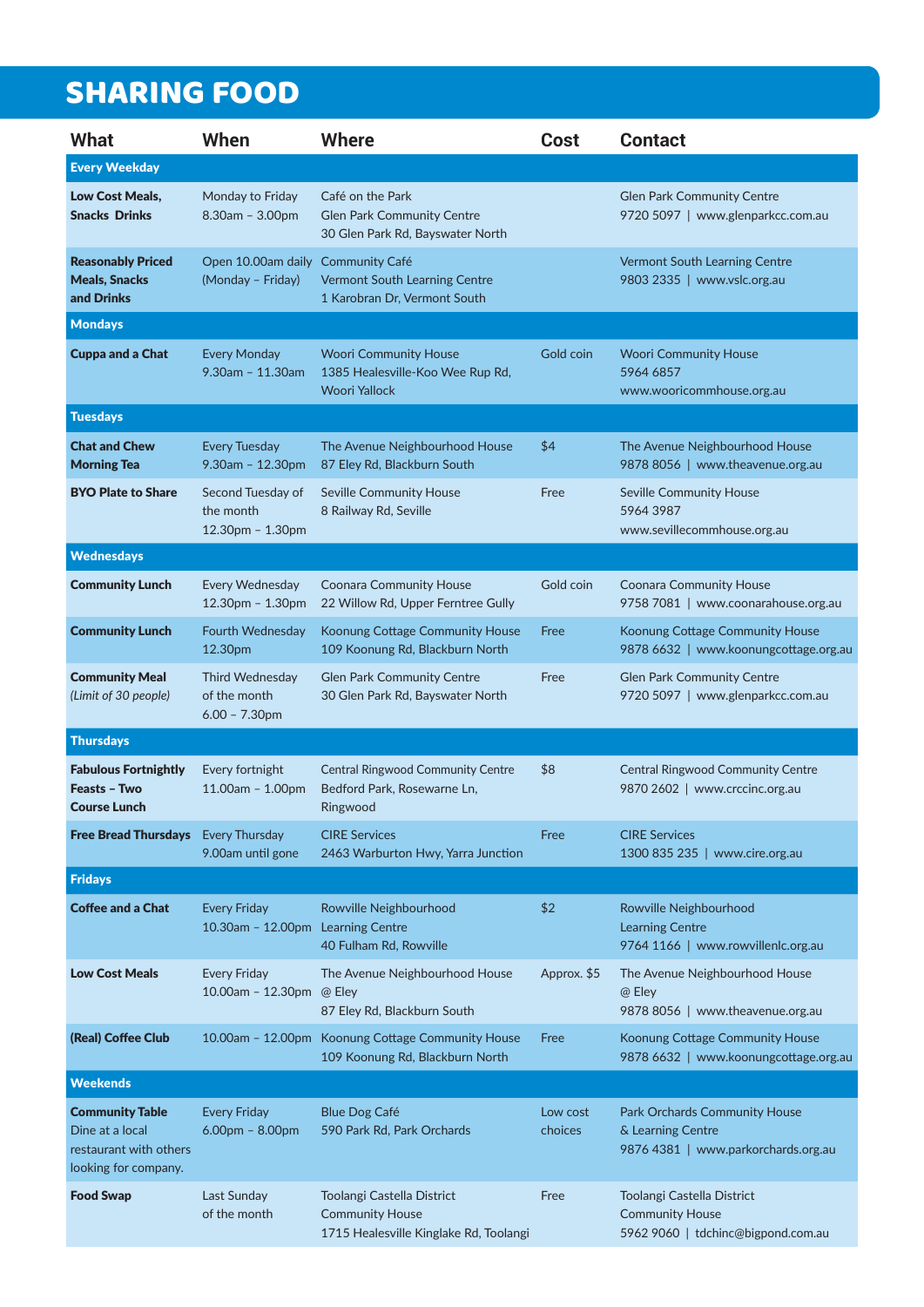# WALKING

| <b>What</b>                                                                      | When                                                               | <b>Where</b>                                                                                    | Cost               | <b>Contact</b>                                                                            |
|----------------------------------------------------------------------------------|--------------------------------------------------------------------|-------------------------------------------------------------------------------------------------|--------------------|-------------------------------------------------------------------------------------------|
| <b>Mondays</b>                                                                   |                                                                    |                                                                                                 |                    |                                                                                           |
| <b>Bush Nomads</b><br>Walk around 8<br>to 10km with<br>an experienced<br>leader. | <b>Every Monday</b><br>$9.15am - 3.00pm$                           | Car pooling from<br>North Ringwood Community House per week<br>35-39 Tortice Dr, Ringwood North | \$1.50             | <b>North Ringwood Community House</b><br>9876 3421   www.nrch.org.au                      |
| <b>Wonga Walkers</b> Every Monday                                                | 9.15am start                                                       | <b>Wonga Park Community Cottage</b><br>1/9-13 Old Yarra Rd, Wonga Park                          | \$5.50<br>per term | <b>Wonga Park Community Cottage</b><br>9722 1944<br>www.wongaparkcommunitycottage.org.au  |
| <b>Tuesdays</b>                                                                  |                                                                    |                                                                                                 |                    |                                                                                           |
| <b>Walking Group</b>                                                             | <b>Every Tuesday</b><br>$8.30am - 9.30am$<br>(School terms only)   | Orana Neighbourhood House<br>62 Coleman Rd, Wantirna South                                      | Free               | Orana Neighbourhood House<br>9801 1895   www.orananh.org.au                               |
| <b>Slow Walkers</b>                                                              | <b>Every Tuesday</b><br>$9.30$ am - 10.30am                        | <b>Seville Community House</b><br>8 Railway Rd, Seville                                         | Free               | <b>Seville Community House</b><br>5964 3987   www.sevillecommhouse.org.au                 |
| <b>Wednesdays</b>                                                                |                                                                    |                                                                                                 |                    |                                                                                           |
| <b>Walking Group</b>                                                             | Every Wednesday<br>$9.30$ am - 10.30am                             | <b>Coonara Community House</b><br>22 Willow Rd, Upper Ferntree Gully                            | Free               | <b>Coonara Community House</b><br>9758 7081   www.coonarahouse.org.au                     |
| <b>Weekly Walk</b><br>'N' Talk                                                   | <b>Every Wednesdays</b><br>9.30am                                  | <b>Mitcham Community House</b><br>19 Brunswick Rd, Mitcham                                      | \$1<br>per week    | <b>Mitcham Community House</b><br>9873 4587   www.mitchamcommunityhouse.org               |
| <b>Man Walk</b>                                                                  | Every Wednesday<br>7.00pm                                          | <b>Park Orchards Community House</b><br>& Learning Centre<br>572 Park Rd, Park Orchards         | Free               | Park Orchards Community House<br>& Learning Centre<br>9876 4381   www.parkorchards.org.au |
| <b>Thursdays</b>                                                                 |                                                                    |                                                                                                 |                    |                                                                                           |
| <b>Walking Group</b>                                                             | <b>Every Thursday</b><br>$9.30am - 10.30am$<br>(School terms only) | <b>Koonung Cottage</b><br>109 Koonung Rd, Blackburn North                                       | Free               | <b>Koonung Cottage</b><br>9878 6632   www.koonungcottage.org.au                           |
| <b>Walking Group</b>                                                             | <b>Third Thursday</b><br>of the month<br>$10.00am - 2.00pm$        | Car pooling from<br><b>Park Orchards Community House</b><br>572 Park Rd, Park Orchards          | Free               | Park Orchards Community House & Learning Centre<br>9876 4381   www.parkorchards.org.au    |
| <b>Wonga Park</b><br><b>Walkers</b>                                              | <b>Every Thursday</b><br>9.15am                                    | <b>Wonga Park Community Cottage</b><br>1/9-13 Old Yarra Rd, Wonga Park                          | \$5.50<br>per term | <b>Wonga Park Community Cottage</b><br>9722 1944<br>www.wongaparkcommunitycottage.org.au  |
| <b>Walking Group</b>                                                             | <b>Every Thursday</b><br>9.15am                                    | <b>Woori Yallock Rail Station</b>                                                               | Free               | <b>Woori Community House</b><br>5964 6857   www.wooricommhouse.org.au                     |
| 10km<br>Challenge Walk of the month                                              | <b>First Thursday</b><br>9.30am                                    | <b>Park Orchards Community House</b><br>& Learning Centre<br>572 Park Rd, Park Orchards         | Free               | Park Orchards Community House<br>& Learning Centre<br>9876 4381   www.parkorchards.org.au |
| <b>Arrabri Walkers</b> Every Thursday                                            | 9.15am                                                             | <b>Arrabri Community House</b><br>42 Allambanan Dr, Bayswater North                             | Free               | <b>Arrabri Community House</b><br>9720 0877   www.arrabri.org                             |
| <b>Fridays</b>                                                                   |                                                                    |                                                                                                 |                    |                                                                                           |
| <b>Walking Group</b>                                                             | <b>Every Friday</b><br>School terms only                           | The Basin Community House<br>11.15am - 12.15pm 21 Liverpool Rd, The Basin                       | Free               | The Basin Community House<br>97610209<br>www.thebasincommunityhouse.org.au                |
| Yarrunga<br><b>Walkers</b>                                                       | <b>Every Friday</b><br>9.15am - 10.30am<br>School terms only       | <b>Yarrunga Community Centre</b><br>76-86 Croydon Hills Dr, Croydon Hills                       | $$2^*$             | <b>Yarrunga Community Centre</b><br>9722 8942   www.yarrunga.org.au                       |
| <b>Trail Walking</b>                                                             | <b>Every Friday</b><br>9.15am                                      | <b>Woori Community House</b><br>Shop 5, 1385 Healesville-Koo Wee<br>Rup Rd, Woori Yallock       | Free               | <b>Woori Community House</b><br>5964 6857   www.wooricommhouse.org.au                     |
| <b>Weekends</b>                                                                  |                                                                    |                                                                                                 |                    |                                                                                           |
| <b>Walking Group</b><br>(Expressions<br>of interest)                             | To be confirmed                                                    | <b>Wonga Park Community Cottage</b><br>1/9-13 Old Yarra Rd, Wonga Park                          | \$5.50<br>per term | <b>Wonga Park Community Cottage</b><br>9722 1944<br>www.wongaparkcommunitycottage.org.au  |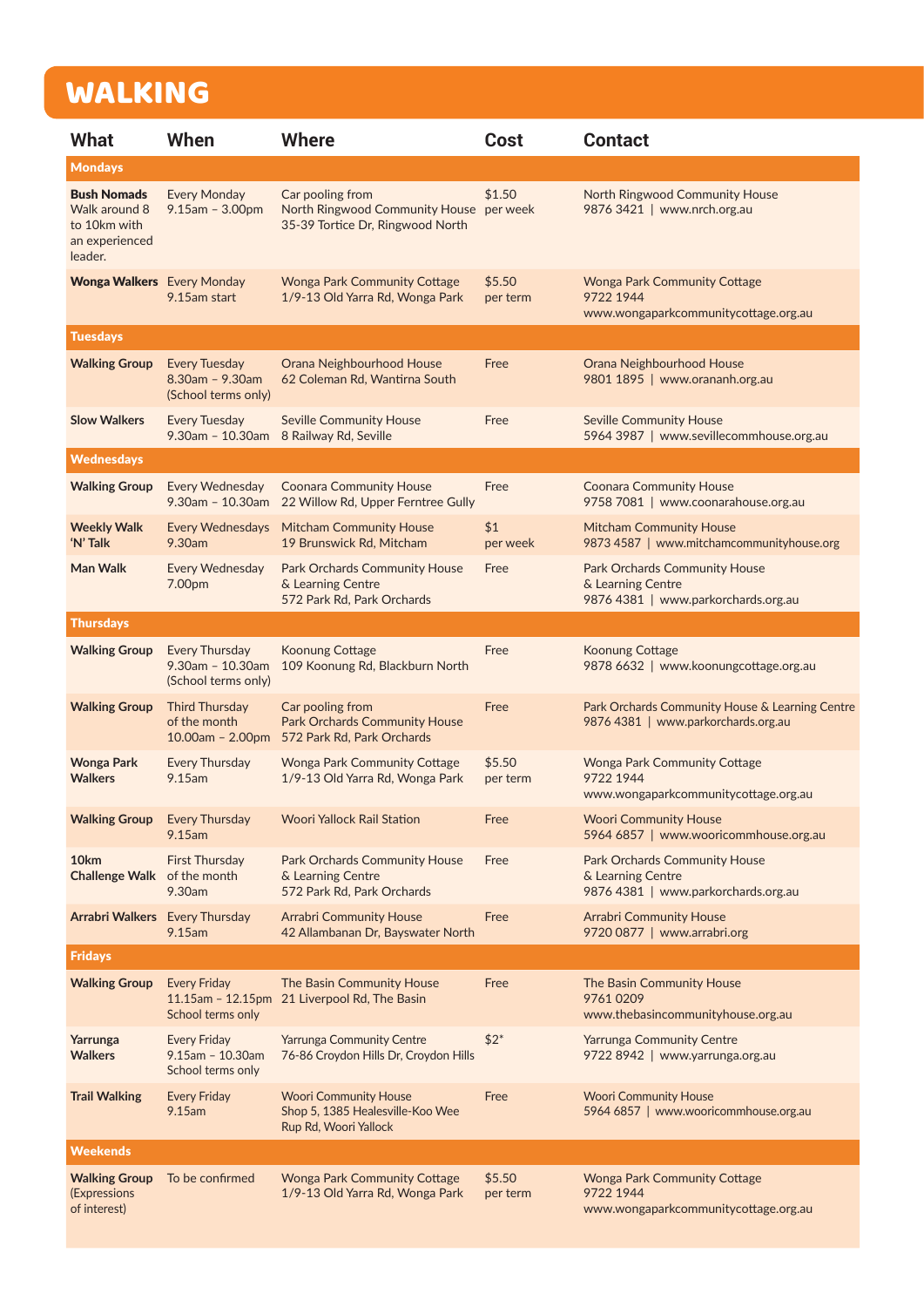## **GROUPS**

| <b>What</b>                                                                                   | When                                                              | <b>Where</b>                                                                              | Cost           | <b>Contact</b>                                                                         |
|-----------------------------------------------------------------------------------------------|-------------------------------------------------------------------|-------------------------------------------------------------------------------------------|----------------|----------------------------------------------------------------------------------------|
| <b>Support Groups</b>                                                                         |                                                                   |                                                                                           |                |                                                                                        |
| <b>The Wellness</b><br><b>Group</b> (for<br>isolation, anxiety,<br>depression,<br>grief etc.) | Wednesdays fortnightly<br>$1.00pm - 3.00pm$                       | <b>CIRE Services</b><br>2463 Warburton Hwy, Yarra Junction                                | Gold coin      | <b>CIRE Services</b><br>1300 835 235  <br>www.cire.org.au                              |
| <b>Carers Community</b> Fourth Sunday<br><b>Hub</b>                                           | of the month<br>$1.30pm - 4.30pm$                                 | Yarrunga Community Centre<br>76-86 Croydon Hills Dr, Croydon<br><b>Hills</b>              | Free           | Yarrunga Community Centre<br>9722 8942   www.yarrunga.org.au                           |
| <b>Pathways</b><br>for Carers                                                                 | <b>First Thursday</b><br>of the month<br>9.30am                   | Mt Evelyn Community House<br>50 Wray Cres, Mount Evelyn                                   | Free           | Mt Evelyn Community House<br>9736 1177   <b>1</b> / mtevelyncommunityhouse             |
| <b>Arts and Minds</b><br><b>Peer Support</b>                                                  | <b>Every Tuesday</b><br>$1.00pm - 4.00pm$                         | Healesville Living & Learning Centre<br>1 Badger Creek Rd, Healesville                    | \$7 per year   | Healesville Living & Learning Centre<br>5962 5982<br>www.healesvillelearningcentre.org |
| <b>Upper Yarra Carers</b> Third Thursday<br><b>Support Group</b>                              | of the month<br>10.30am - 12.00pm                                 | <b>CIRE Services</b><br>2463 Warburton Hwy, Yarra Junction                                | Gold coin      | <b>CIRE Services</b><br>1300 835 235   www.cire.org.au                                 |
| <b>Dads in Distress</b><br><b>Peer Support</b>                                                | <b>Every Tuesday</b><br>7.00pm - 9.45pm                           | <b>Glen Park Community Centre</b><br>30 Glen Park Rd, Bayswater North                     | Gold coin      | <b>Glen Park Community Centre</b><br>9720 5097   www.glenparkcc.com.au                 |
| <b>Social Groups</b>                                                                          |                                                                   |                                                                                           |                |                                                                                        |
| 55+ Social Group                                                                              | <b>Every Thursday</b><br>10.00am - 12.00pm                        | Meet at Scoresby Football Club                                                            | Gold coin      | Rowville Neighbourhood Learning Centre<br>9764 1166   www.rowvillenlc.org.au           |
| <b>MDLC Social</b><br><b>Friendship Group</b><br>A different activity<br>is on each week!     | Every Wednesday<br>$1.00pm - 3.00pm$                              | Mountain District Learning Centre<br>13-15 The Avenue, Ferntree Gully                     | Gold coin      | Mountain District Learning Centre<br>9758 7859   www.mdlc.com.au                       |
| 55+ Social Group                                                                              | Thursdays<br>10.00am - 12.00pm                                    | Rowville Neighbourhood<br><b>Learning Centre</b><br>40 Fulham Rd, Rowville                | \$3            | Rowville Neighbourhood Learning Centre<br>9764 1166   www.rowvillenlc.org.au           |
| <b>Colour &amp; Chat</b>                                                                      | Mondays<br>$1.00pm - 3.00pm$<br>School terms only                 | The Basin Community House<br>21 Liverpool Rd, The Basin                                   | \$5            | The Basin Community House<br>97610209<br>www.thebasincommunityhouse.org.au             |
| <b>Yarrunga Retirees</b>                                                                      | Every<br>second Wednesday of<br>the month<br>$10.15$ am - 12.00pm | <b>Yarrunga Community Centre</b><br>76-86 Croydon Hills Dr, Croydon Hills                 | \$30 annual    | Yarrunga Community Centre<br>membership yarrungaretirees@outlook.com                   |
| <b>Italian Group</b>                                                                          | <b>Every Friday</b><br>$11.00am - 2.00pm$                         | Japara Neighbourhood House<br>54/58 Durham Rd, Kilsyth                                    | Gold coin      | Japara Neighbourhood House<br>9728 3587   www.japarahouse.com.au                       |
| <b>Golden Years</b>                                                                           | <b>Every Thursday</b><br>10.00am - 12.00pm<br>School terms only   | <b>Woori Community House</b><br>Shop 5, 1385 Healesville-Koo Wee<br>Rup Rd, Woori Yallock | Free           | <b>Woori Community House</b><br>5964 6857   www.wooricommhouse.org.au                  |
| Meet me at<br>the Movies                                                                      | Last Tuesday<br>of the month<br>12.00pm - 4.00pm                  | North Ringwood Community House<br>35-39 Tortice Dr, Ringwood North                        | At own<br>cost | North Ringwood Community House<br>9876 3421   www.nrch.org.au                          |
| <b>Men's Groups</b>                                                                           |                                                                   |                                                                                           |                |                                                                                        |
| <b>Meet for Morning</b><br>Tea and a Chat                                                     | of the month<br>$9.30am - 12.00pm$                                | Second and fourth Friday Orana Neighbourhood House<br>62 Coleman Rd, Wantirna South       | Gold coin      | Orana Neighbourhood House<br>9801 1895   www.orananh.org.au                            |
| <b>Facilitated Mens</b><br><b>Hobby Group</b><br>(BYO Projects)                               | <b>Every Tuesday</b><br>$9.30$ am - 11.30am                       | <b>Wonga Park Community Cottage</b><br>1/9-13 Old Yarra Rd, Wonga Park                    | \$5.50         | Wonga Park Community Cottage<br>9722 1944<br>www.wongaparkcommunitycottage.org.au      |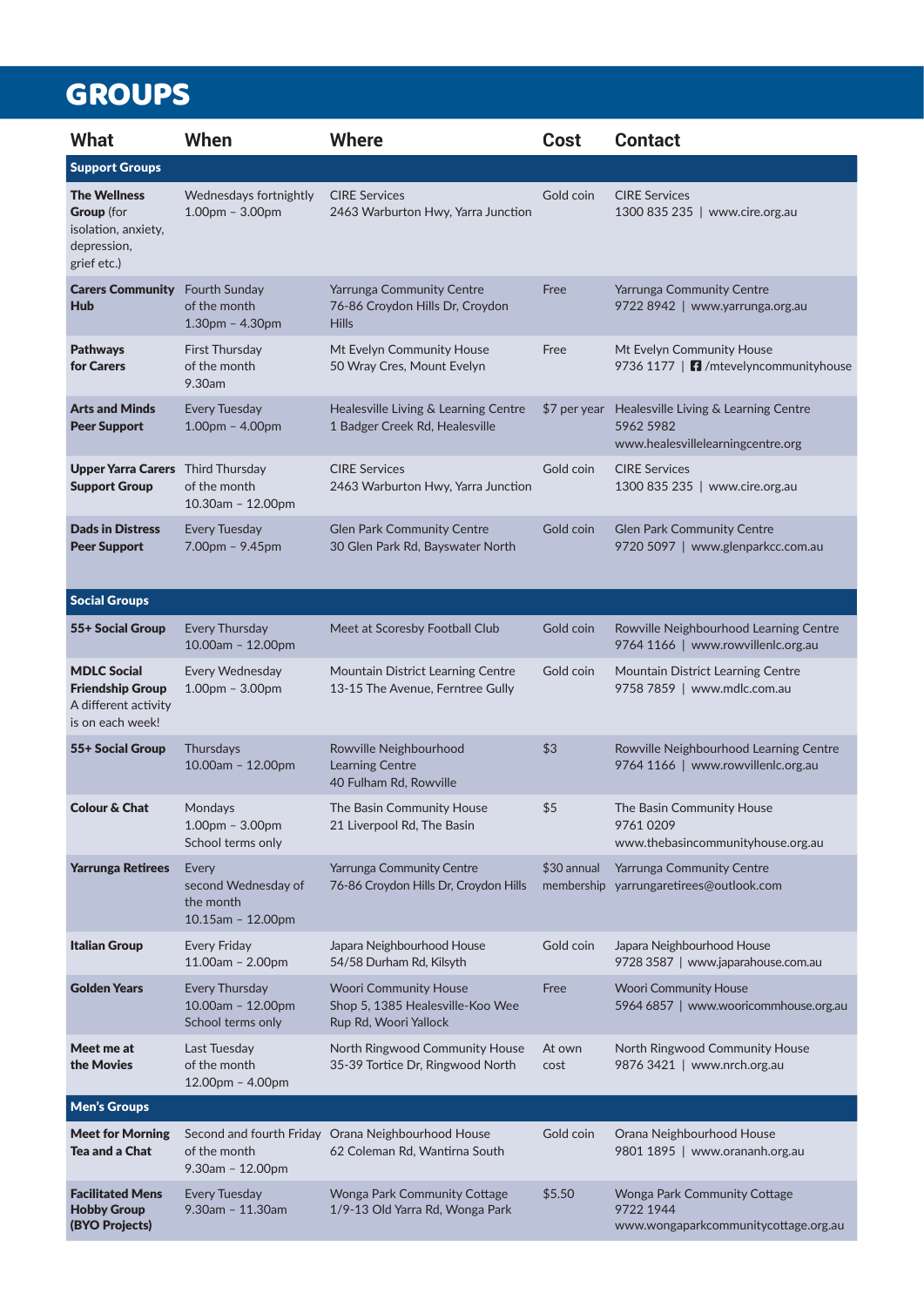| <b>What</b>                                                                                   | When                                                            | <b>Where</b>                                                                      | Cost   | <b>Contact</b>                                                                                        |
|-----------------------------------------------------------------------------------------------|-----------------------------------------------------------------|-----------------------------------------------------------------------------------|--------|-------------------------------------------------------------------------------------------------------|
| <b>OM:NI</b><br>Older Men,<br><b>New Ideas</b>                                                | Second and fourth<br>Thursday of the month<br>10.00am - 12.00pm | <b>Yarrunga Community Centre</b><br>76-86 Croydon Hills Dr, Croydon Hills         | $$2^*$ | <b>Yarrunga Community Centre</b><br>9722 8942   www.yarrunga.org.au                                   |
| <b>OM:NI</b><br>Older Men.<br><b>New Ideas</b>                                                | <b>Third Monday</b><br>of the month<br>$9.30$ am - 12.00pm      | Yarra Glen & District<br>Living & Learning Centre<br>12 -14 Anzac Ave, Yarra Glen | \$2    | Yarra Glen & District<br>Living & Learning Centre<br>9730 2887<br>www.yarraglen.com/livingandlearning |
| <b>OM:NI</b><br>Older Men,<br><b>New Ideas</b>                                                | <b>Third Monday</b><br>of the month<br>$9.00am - 12.30pm$       | <b>Glen Park Community Centre</b><br>30 Glen Park Rd, Bayswater North             | Free   | <b>Glen Park Community Centre</b><br>9720 5097   www.glenparkcc.com.au                                |
| <b>Women's Groups</b>                                                                         |                                                                 |                                                                                   |        |                                                                                                       |
| Fab 50s                                                                                       | <b>Every Thursday</b><br>10.00am - 12.00pm                      | North Ringwood Community House<br>35-39 Tortice Dr, Ringwood North                | \$5    | North Ringwood Community House<br>9876 3421   www.nrch.org.au                                         |
| <b>New Life for</b><br>Me - Women's<br><b>Support Group</b>                                   | <b>Every Wednesday</b><br>$1.00pm - 3.00pm$                     | Orana Neighbourhood House<br>62 Coleman Rd, Wantirna South                        | \$5    | Orana Neighbourhood House<br>9801 1895   www.orananh.org.au                                           |
| <b>Bounce Back</b><br>A self-help social<br>group for women<br>with anxiety or<br>depression. | Every Wednesday<br>$1.00pm - 3.00pm$                            | Orana Neighbourhood House<br>62 Coleman Rd, Wantirna South                        | \$5    | Orana Neighbourhood House<br>9801 1895   www.orananh.org.au                                           |
| <b>International</b><br><b>Women's Group</b><br>Socialize and<br>practice English.            | <b>Every Tuesday</b><br>$1.00pm - 3.00pm$                       | <b>Coonara Community House</b><br>22 Willow Rd, Upper Ferntree Gully              | Free   | <b>Coonara Community House</b><br>9758 7081   www.coonarahouse.org.au                                 |

## BOOK GROUPS

| When                                                                                                     | Where                                                                                                    | Cost         | <b>Contact</b>                                                                                       |
|----------------------------------------------------------------------------------------------------------|----------------------------------------------------------------------------------------------------------|--------------|------------------------------------------------------------------------------------------------------|
| First Thursday of the month<br>$7.30pm - 9.00pm$<br>or<br>First Friday of the month<br>$1.00pm - 3.00pm$ | <b>Koonung Cottage</b><br>109 Koonung Rd, Blackburn North                                                | \$4          | Koonung Cottage<br>9878 6632   www.koonungcottage.org.au                                             |
| Third Thursday of the month<br>$1.00pm - 3.00pm$                                                         | <b>Mountain District Learning Centre</b><br>13-15 The Avenue, Ferntree Gully                             | Small fee    | <b>Mountain District Learning Centre</b><br>9758 7859   www.mdlc.com.au                              |
| Second Friday of the month<br>10.00am - 12.00pm                                                          | <b>Seville Community House</b><br>8 Railway Rd, Seville                                                  | Gold coin    | <b>Seville Community House</b><br>5964 3987   www.sevillecommhouse.org.au                            |
| First Monday of the month<br>$7.30pm - 9.00pm$                                                           | Park Orchards Community House & Free<br><b>Learning Centre</b><br>572 Park Rd, Park Orchards             |              | Park Orchards Community House & Learning Centre<br>9876 4381   www.parkorchards.org.au               |
| First Monday of the month<br>10.00am - 11.00am                                                           | Yarra Glen & District<br>Living & Learning Centre<br>12 -14 Anzac Ave, Yarra Glen                        |              | Yarra Glen & District<br>Living & Learning Centre<br>9730 2887   www.yarraglen.com/livingandlearning |
| Third Thursday of the month<br>$7.00pm - 9.00pm$                                                         | <b>Seville Community House</b><br>8 Railway Rd, Seville                                                  | Gold coin    | <b>Seville Community House</b><br>5964 3987   www.sevillecommhouse.org.au                            |
| Tuesdays once per month<br>$7.30pm - 9.00pm$                                                             | Toolangi Castella District<br><b>Community House</b><br>1715 Healesville Kinglake Rd,<br><b>Toolangi</b> | \$5 per term | <b>Toolangi Castella District Community House</b><br>5962 9060   tdchinc@bigpond.com.au              |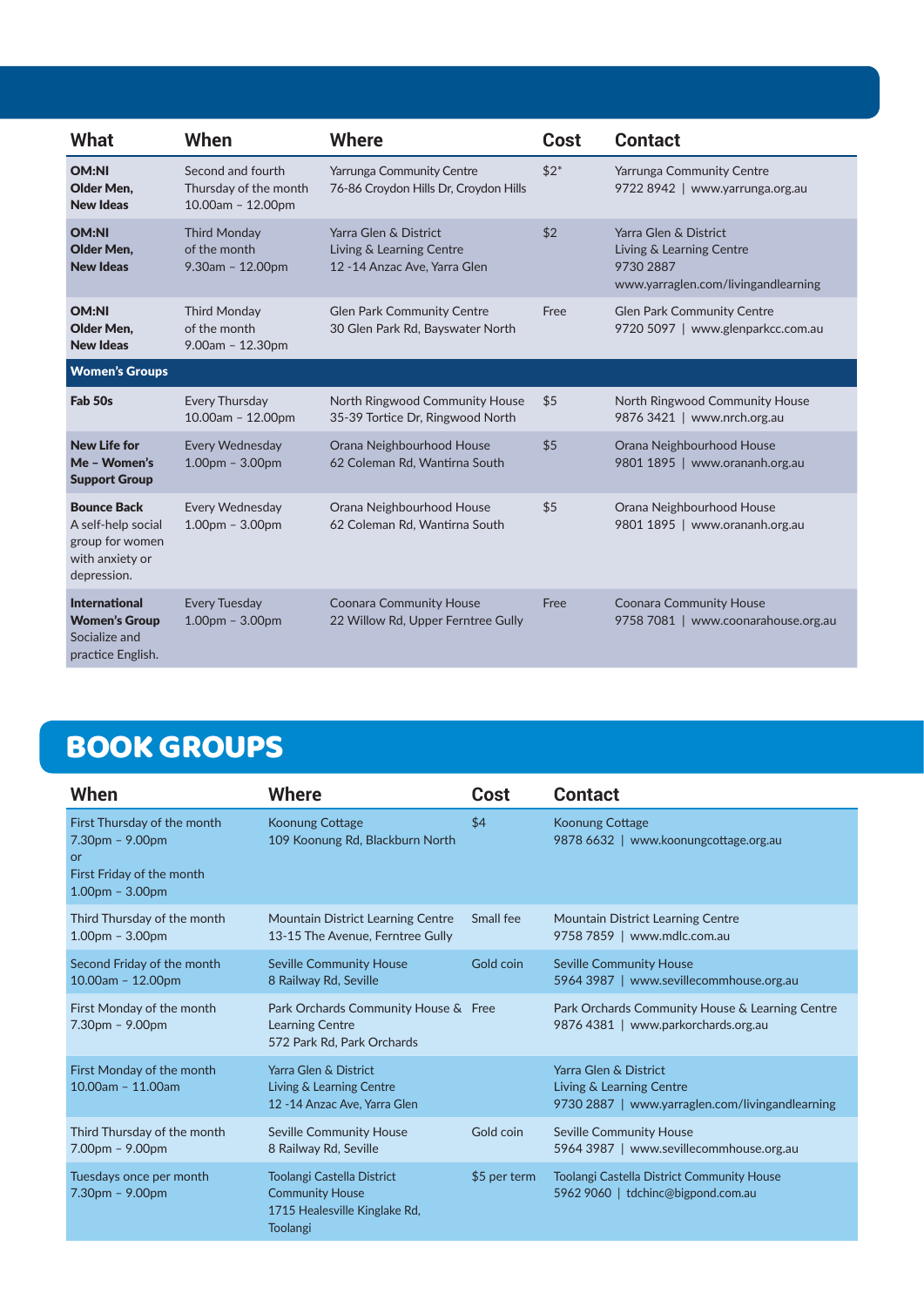# ART AND CRAFT GROUPS

| What                                                              | When                                                                | <b>Where</b>                                                                      | <b>Cost</b> | <b>Contact</b>                                                                                        |
|-------------------------------------------------------------------|---------------------------------------------------------------------|-----------------------------------------------------------------------------------|-------------|-------------------------------------------------------------------------------------------------------|
| <b>Mondays</b>                                                    |                                                                     |                                                                                   |             |                                                                                                       |
| <b>Sit and Sew</b>                                                | <b>First Monday</b><br>of the month<br>7.30pm - 9.30pm              | Japara Neighbourhood House<br>54/58 Durham Rd, Kilsyth                            | \$5         | Japara Neighbourhood House<br>9728 3587   www.japarahouse.com.au                                      |
| <b>Arts and Crafts</b>                                            | <b>Every Monday</b><br>11.30am - 3.00pm                             | <b>Seville Community House</b><br>8 Railway Rd, Seville                           | Gold coin   | <b>Seville Community House</b><br>59643987<br>www.sevillecommhouse.org.au                             |
| <b>Yarrunga Crafters</b><br>(Multi-art and<br><b>Craft Group)</b> | <b>Every Monday</b><br>12.30pm - 3.00pm                             | <b>Yarrunga Community Centre</b><br>76-86 Croydon Hills Dr, Croydon Hills         | $$2^*$      | <b>Yarrunga Community Centre</b><br>9722 8942   www.yarrunga.org.au                                   |
| <b>Sewing and</b><br><b>Overlocking</b>                           | <b>Every Monday</b><br>$12.30pm - 3.00pm$                           | Yarra Glen & District<br>Living & Learning Centre<br>12 -14 Anzac Ave, Yarra Glen |             | Yarra Glen & District<br>Living & Learning Centre<br>9730 2887<br>www.yarraglen.com/livingandlearning |
| <b>Tuesdays</b>                                                   |                                                                     |                                                                                   |             |                                                                                                       |
| <b>Crafty Chicks</b>                                              | <b>Every Tuesday</b><br>$7.30pm - 9.30pm$                           | Japara Neighbourhood House<br>54/58 Durham Rd, Kilsyth                            | Gold coin   | Japara Neighbourhood House<br>9728 3587   www.japarahouse.com.au                                      |
| Multi-crafts                                                      | <b>Every Tuesday</b><br>$9.30$ am - 11.30am                         | Mountain District Learning Centre<br>13-15 The Avenue, Ferntree Gully             | \$2.50      | Mountain District Learning Centre<br>9758 7859   www.mdlc.com.au                                      |
| Calligraphy<br>(For those with<br>experience)                     | <b>Every Tuesday</b><br>$9.30$ am - 11.30am                         | <b>Arrabri Community House</b><br>42 Allambanan Dr, Bayswater North               | \$5         | <b>Arrabri Community House</b><br>9720 0877   www.arrabri.org                                         |
| <b>Upcycle Crafters</b>                                           | Every Tuesday<br>$9.30$ am - 11.30am                                | <b>Coonara Community House</b><br>22 Willow Rd, Upper Ferntree Gully              | Free        | <b>Coonara Community House</b><br>9758 7081   www.coonarahouse.org.au                                 |
| <b>Boomerang</b><br><b>Bag Sewing</b>                             | <b>Fortnightly Tuesdays</b><br>11.30am - 2.30pm                     | Mt Evelyn Community House<br>50 Wray Cres, Mount Evelyn                           | Free        | Mt Evelyn Community House<br>9736 1177   $\blacksquare$ /mtevelyncommunityhouse                       |
| <b>Sewing Bags</b><br>for Charity                                 | Every Tuesday<br>$9.30am - 3.00pm$                                  | <b>Coonara Community House</b><br>22 Willow Rd, Upper Ferntree Gully              | Free        | <b>Coonara Community House</b><br>9758 7081   www.coonarahouse.org.au                                 |
| <b>Sewing and</b><br><b>Embroidery</b>                            | <b>Fourth Tuesday</b><br>of the month<br>$12.30pm - 3.00pm$         | Japara Neighbourhood House<br>54/58 Durham Rd, Kilsyth                            | \$5         | Japara Neighbourhood House<br>9728 3587   www.japarahouse.com.au                                      |
| <b>Social Craft</b>                                               | <b>Fortnightly Tuesdays</b><br>10.00am - 12.00pm                    | Koonung Cottage<br>109 Koonung Rd, Blackburn North                                | \$5         | Koonung Cottage<br>9878 6632   www.koonungcottage.org.au                                              |
| <b>Craft Junction</b>                                             | <b>Every Tuesday</b><br>$12.00pm - 2.00pm$<br>(during school terms) | <b>CIRE Services</b><br>2463 Warburton Hwy, Yarra Junction                        | Gold coin   | <b>CIRE Services</b><br>1300 835 235   www.cire.org.au                                                |
| <b>Sew, Repair</b><br>and Upcycle                                 | <b>Every Tuesday</b><br>10.00am - 12.00pm                           | <b>CIRE Services</b><br>2463 Warburton Hwy, Yarra Junction                        | \$5         | <b>CIRE Services</b><br>1300 835 235   www.cire.org.au                                                |
| <b>Boomerang Bags</b>                                             | Second Tuesday<br>of the month                                      | Mt Evelyn Community House<br>50 Wray Cres, Mount Evelyn                           | Free        | Mt Evelyn Community House<br>9736 1177   <b>1</b> /mtevelyncommunityhouse                             |
| <b>Wednesdays</b>                                                 |                                                                     |                                                                                   |             |                                                                                                       |
| Multi-craft                                                       | Fortnightly<br>Wednesdays<br>7.00pm - 9.30pm                        | Japara Neighbourhood House<br>54/58 Durham Rd, Kilsyth                            | \$5         | Japara Neighbourhood House<br>9728 3587   www.japarahouse.com.au                                      |
| Multi-craft                                                       | Every Wednesday<br>$11.15$ am - 2.30pm                              | Mt Evelyn Community House<br>50 Wray Cres, Mount Evelyn                           | Free        | Mt Evelyn Community House<br>9736 1177   <b>1</b> /mtevelyncommunityhouse                             |
| Multi-craft                                                       | Every Wednesday<br>$9.00am - 1.00pm$                                | <b>Mountain District Learning Centre</b><br>13-15 The Avenue, Ferntree Gully      | Free        | Mountain District Learning Centre<br>9758 7859   www.mdlc.com.au                                      |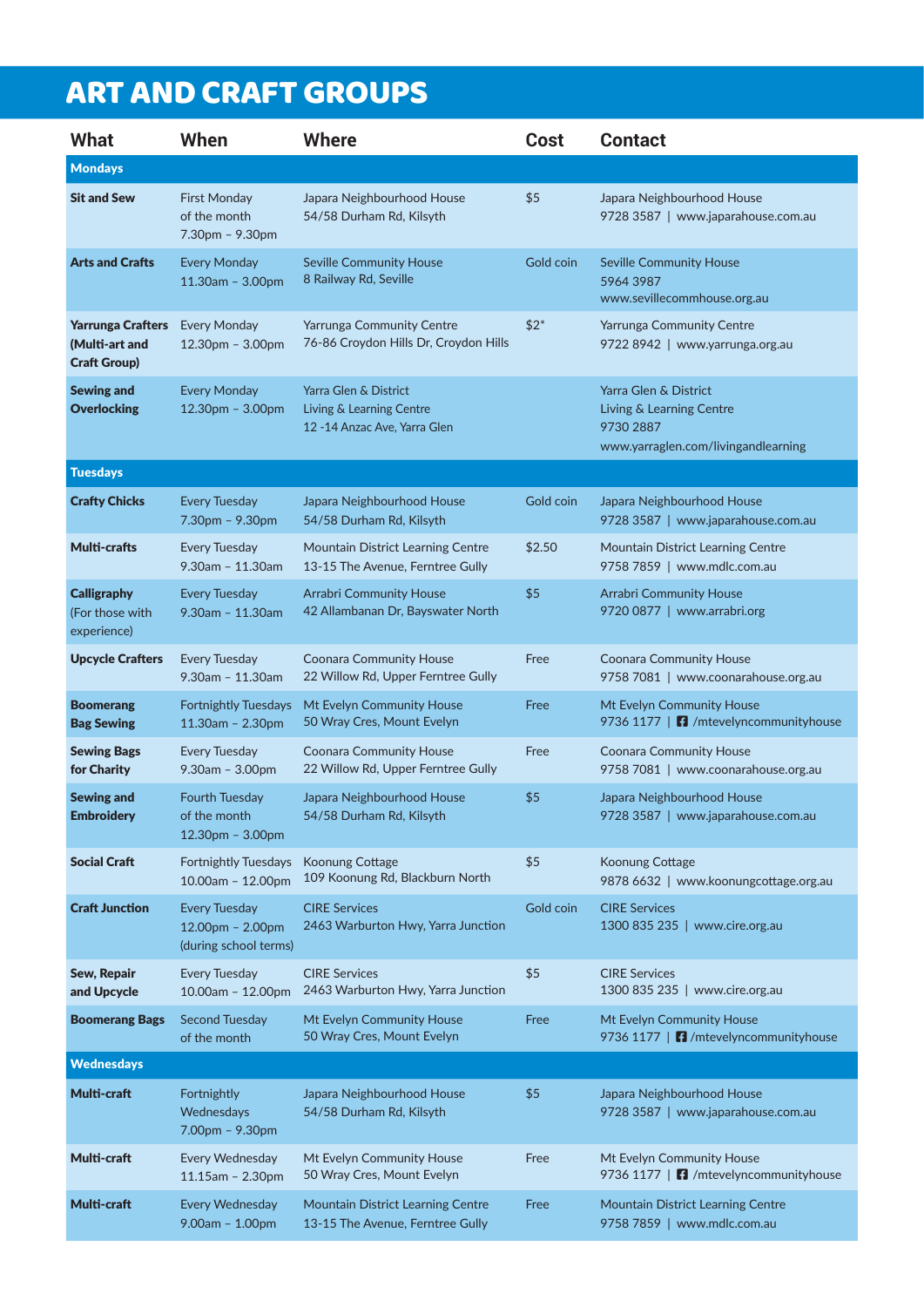| <b>What</b>                                     | When                                                          | <b>Where</b>                                                              | Cost      | <b>Contact</b>                                                                            |
|-------------------------------------------------|---------------------------------------------------------------|---------------------------------------------------------------------------|-----------|-------------------------------------------------------------------------------------------|
| Multi-craft                                     | Every Wednesday                                               | North Ringwood Community House                                            | \$2       | North Ringwood Community House                                                            |
|                                                 | 10.30am - 12.30pm                                             | 35-39 Tortice Dr, Ringwood North                                          |           | 9876 3421   www.nrch.org.au                                                               |
| <b>Crafternoon</b>                              | <b>Every Wednesday</b><br>$1.00pm - 3.00pm$                   | Domeney Reserve,<br>Keys Rd, Park Orchards                                | Free      | Park Orchards Community House<br>& Learning Centre<br>9876 4381   www.parkorchards.org.au |
| Multi-craft                                     | Every Wednesday<br>$1.00pm - 3.00pm$                          | The Avenue Neighbourhood House<br>87 Eley Rd, Blackburn South             | \$4       | The Avenue Neighbourhood House<br>9878 8056   www.theavenue.org.au                        |
| <b>Drop In Craft</b><br><b>Group</b>            | Every Wednesday<br>10.00am - 12.00pm<br>(during school terms) | <b>Chirnside Park Community Hub</b><br>33 Kimberley Place, Chirnside Park | Gold coin | <b>Chirnside Park Community Hub</b><br>1300 835 235                                       |
| <b>Quilting</b>                                 | Every Wednesday<br>$1.00pm - 3.00pm$                          | North Ringwood Community House<br>35-39 Tortice Dr, Ringwood North        |           | North Ringwood Community House<br>9876 3421   www.nrch.org.au                             |
| <b>Eley Park Artists</b>                        | <b>Every Wednesday</b><br>$9.30$ am - 12.30pm                 | The Avenue Neighbourhood House<br>87 Eley Rd, Blackburn South             | \$3       | The Avenue Neighbourhood House<br>9878 8056   www.theavenue.org.au                        |
| Multi-craft                                     | Every Wednesday<br>$1.15pm - 3.45pm$                          | <b>Yarrunga Community Centre</b><br>76-86 Croydon Hills Dr, Croydon Hills | \$2       | <b>Yarrunga Community Centre</b><br>9722 8942   www.yarrunga.org.au                       |
| <b>Stitch and Craft</b>                         | Every Wednesday<br>$11.15$ am - 2.30pm                        | Mt Evelyn Community House<br>50 Wray Cres, Mount Evelyn                   | Free      | Mt Evelyn Community House<br>9736 1177   <b>1</b> / mtevelyncommunityhouse                |
| <b>Craft Junction</b>                           | Every Wednesday<br>$1.00pm - 3.00pm$                          | <b>CIRE Services</b><br>2463 Warburton Hwy, Yarra Junction                | Gold coin | <b>CIRE Services</b><br>1300 835 235   www.cire.org.au                                    |
| <b>Thursdays</b>                                |                                                               |                                                                           |           |                                                                                           |
| <b>Woodwork with</b><br><b>Upcycled Pallets</b> | Every Wednesday<br>and Thursday<br>$9.30am - 2.30pm$          | <b>Coonara Community House</b><br>22 Willow Rd, Upper Ferntree Gully      | Free      | <b>Coonara Community House</b><br>9758 7081   www.coonarahouse.org.au                     |
| <b>Sewing</b>                                   | Fortnightly Thursday<br>12.30pm - 3.00pm                      | The Basin Community House<br>21 Liverpool Rd, The Basin                   | \$5       | The Basin Community House<br>97610209<br>www.thebasincommunityhouse.org.au                |
| <b>Boomerang Bags</b>                           | <b>Every Thursday</b><br>1.00pm                               | <b>Kallista Community House</b><br>2 Church St, Kallista                  | Free      | Kallista Community House<br>9755 2622<br>www.kallistacommunityhouse.org.au                |
| <b>Fridays</b>                                  |                                                               |                                                                           |           |                                                                                           |
| Multi-craft                                     | <b>First Friday</b><br>of the month<br>$7.00pm - 9.00pm$      | Mt Evelyn Community House<br>50 Wray Cres, Mount Evelyn                   | \$5       | Mt Evelyn Community House<br>9736 1177   <b>[1</b> /mtevelyncommunityhouse                |
| <b>Card Making</b>                              | Fridays (monthly)<br>$10.00am - 3.00pm$                       | The Basin Community House<br>21 Liverpool Rd, The Basin                   | \$5       | The Basin Community House<br>97610209<br>www.thebasincommunityhouse.org.au                |
| <b>Sketching Group</b>                          | <b>Every Friday</b><br>$9.30am - 12.00pm$                     | The Avenue Neighbourhood House<br>87 Eley Rd, Blackburn South             | \$4       | The Avenue Neighbourhood House<br>9878 8056   www.theavenue.org.au                        |
| <b>Colourful</b><br><b>Laughter Craft</b>       | <b>First Friday</b><br>of the month<br>7.00pm                 | Mt Evelyn Community House<br>50 Wray Cres, Mount Evelyn                   | \$5       | Mt Evelyn Community House<br>9736 1177   <b>3</b> / mtevelyncommunityhouse                |
| <b>Weekends</b>                                 |                                                               |                                                                           |           |                                                                                           |
| Multi-craft                                     | <b>Third Saturday</b><br>of the month<br>10.00am - 12.00pm    | <b>Coonara Community House</b><br>22 Willow Rd, Upper Ferntree Gully      | Gold coin | <b>Coonara Community House</b><br>9758 7081   www.coonarahouse.org.au                     |
| <b>Woodturning</b>                              | Fortnightly<br>Saturdays<br>$1.00pm - 3.00pm$                 | Koonung Cottage<br>109 Koonung Rd, Blackburn North                        | \$5       | Koonung Cottage<br>9878 6632   www.koonungcottage.org.au                                  |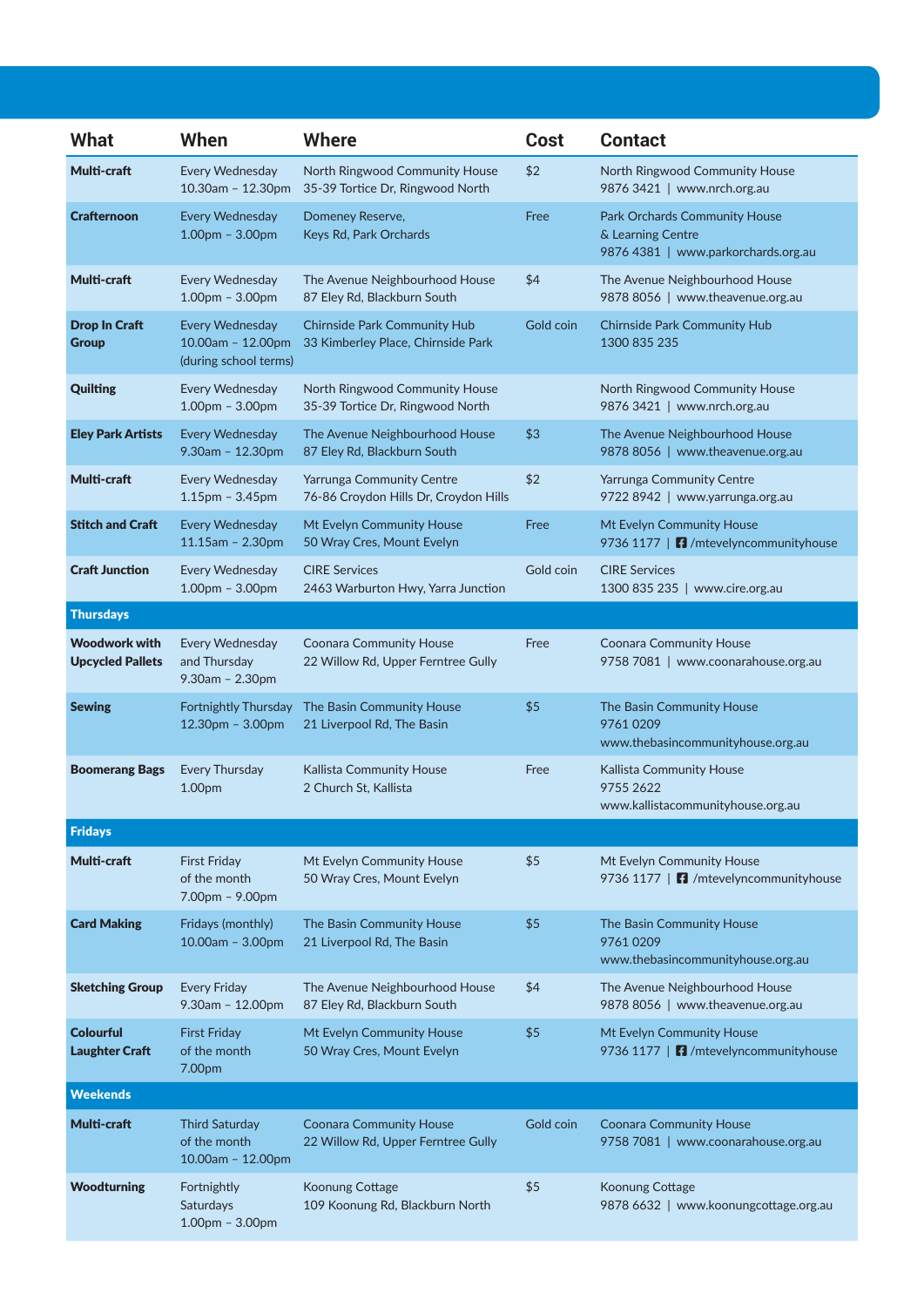# LEARNING

| What                                                               | When                                                                   | <b>Where</b>                                                                             | Cost | <b>Contact</b>                                                                         |
|--------------------------------------------------------------------|------------------------------------------------------------------------|------------------------------------------------------------------------------------------|------|----------------------------------------------------------------------------------------|
| <b>English</b><br><b>Conversation</b><br>for Job Seekers           | <b>Every Saturday</b><br>10.00am - 12.00pm<br>(Bookings are essential) | <b>Central Ringwood Community Centre</b><br>Bedford Park, Rosewarne Ln,<br>Ringwood      |      | <b>Central Ringwood Community Centre</b><br>9870 2602   www.crccinc.org.au             |
| <b>Social Guitar</b>                                               | Every Monday<br>8.00pm - 9.00pm                                        | Japara Neighbourhood House<br>54/58 Durham Rd, Kilsyth                                   | \$5  | Japara Neighbourhood House<br>9728 3587   www.japarahouse.com.au                       |
| <b>Philosophy</b><br><b>Reading Group</b>                          | <b>Every Thursday</b><br>7.30pm - 8.30pm                               | Kallista Community House<br>2 Church St, Kallista                                        |      | Kallista Community House<br>9755 2622   www.kallistacommunityhouse.org.au              |
| <b>Genealogy Group</b>                                             | Saturdays monthly<br>$2.00pm - 4.00pm$                                 | Park Orchards Community House<br>& Learning Centre<br>572 Park Rd, Park Orchards         | Free | Park Orchards Community House & Learning Centre<br>9876 4381   www.parkorchards.org.au |
| Photography<br>Group                                               | <b>Monthly Wednesdays</b><br>7.00pm - 8.30pm                           | Park Orchards Community House<br>& Learning Centre<br>572 Park Rd, Park Orchards         | Free | Park Orchards Community House & Learning Centre<br>9876 4381   www.parkorchards.org.au |
| <b>Computers for</b><br><b>Confidence</b>                          | Every Monday<br>10.00am - 12.00pm                                      | Kallista Community House<br>2 Church St, Kallista                                        |      | Gold coin Kallista Community House<br>9755 2622   www.kallistacommunityhouse.org.au    |
| iPad, Tablet and<br><b>Smartphone</b><br><b>Support</b>            | <b>Every Tuesday</b><br>(Bookings are essential)                       | Mt Evelyn Community House<br>50 Wray Cres, Mount Evelyn                                  | Free | Mt Evelyn Community House<br>9736 1177   <b>1</b> /mtevelyncommunityhouse              |
| <b>Travel Talks</b>                                                | Tuesdays once per term<br>$1.30pm - 3.00pm$                            | <b>Mitcham Community House</b><br>19 Brunswick Rd, Mitcham                               | \$3  | Mitcham Community House<br>9873 4587   www.mitchamcommunityhouse.org                   |
| <b>Plato and Biscuits</b><br>- Philosophy<br><b>Interest Group</b> | <b>Every Friday</b><br>$9.15$ am - 11.15am                             | Mountain District Learning Centre<br>13-15 The Avenue, Ferntree Gully                    | \$5  | Mountain District Learning Centre<br>9758 7859   www.mdlc.com.au                       |
| <b>Singing Group</b>                                               | <b>Every Thursday</b><br>$1.30pm - 3.00pm$                             | Park Orchards Community House<br>& Learning Centre<br>572 Park Rd, Park Orchards         | Free | Park Orchards Community House & Learning Centre<br>9876 4381   www.parkorchards.org.au |
| <b>Writers Social</b><br><b>Group</b>                              | Every Wednesday<br>12.30pm - 2.00pm                                    | <b>Seville Community House</b><br>8 Railway Rd, Seville                                  |      | Gold coin Seville Community House<br>5964 3987   www.sevillecommhouse.org.au           |
| <b>Psychic</b><br><b>Development</b><br>Circle                     | Every Wednesday<br>$12.30pm - 2.00pm$                                  | <b>Seville Community House</b><br>8 Railway Rd, Seville                                  |      | Seville Community House<br>5964 3987   www.sevillecommhouse.org.au                     |
| <b>Library Flexi Van</b>                                           | <b>Second Friday</b><br>of the month                                   | <b>Woori Community House</b><br>1385 Healesville-Koo Wee Rup Rd,<br><b>Woori Yallock</b> | Free | <b>Woori Community House</b><br>5964 6857   www.wooricommhouse.org.au                  |
| English as a<br><b>Second Language</b>                             | Every Wednesday<br>10.00am - 12.00pm                                   | <b>Selby Community House</b><br>1 Minak Rd, Selby                                        | \$5  | <b>Selby Community House</b><br>9754 2039   www.selbyhouse.com.au                      |
| <b>Tech Support</b>                                                | <b>Every Monday</b><br>$9.30$ am - 11.00am<br>School terms only        | The Basin Community House<br>21 Liverpool Rd, The Basin                                  | Free | The Basin Community House<br>97610209<br>www.thebasincommunityhouse.org.au             |
| <b>iPads and Tablets</b><br><b>Social Group</b>                    | <b>Every Friday</b><br>$9.30am - 12.00pm$                              | <b>Selby Community House</b><br>1 Minak Rd, Selby                                        | \$5  | <b>Selby Community House</b><br>9754 2039   www.selbyhouse.com.au                      |
| <b>Be Connected</b><br><b>Computer Access</b>                      | Every day<br>$9.00am - 5.00pm$                                         | <b>CIRE Services</b><br>2463 Warburton Hwy, Yarra<br>Junction                            | Free | <b>CIRE Services</b><br>1300 835 235   www.cire.org.au                                 |
| <b>Community</b><br>Library and a<br><b>Cuppa Afternoon</b>        | <b>Every Friday</b><br>$3.00pm - 4.00pm$                               | Park Orchards Community House<br>& Learning Centre<br>572 Park Rd, Park Orchards         | Free | Park Orchards Community House & Learning Centre<br>9876 4381   www.parkorchards.org.au |
| <b>Writing Group</b>                                               | <b>Every Friday</b><br>10.00am - 12.00pm                               | The Avenue Neighbourhood House \$4<br>87 Eley Rd, Blackburn South                        |      | The Avenue Neighbourhood House<br>9878 8056   www.theavenue.org.au                     |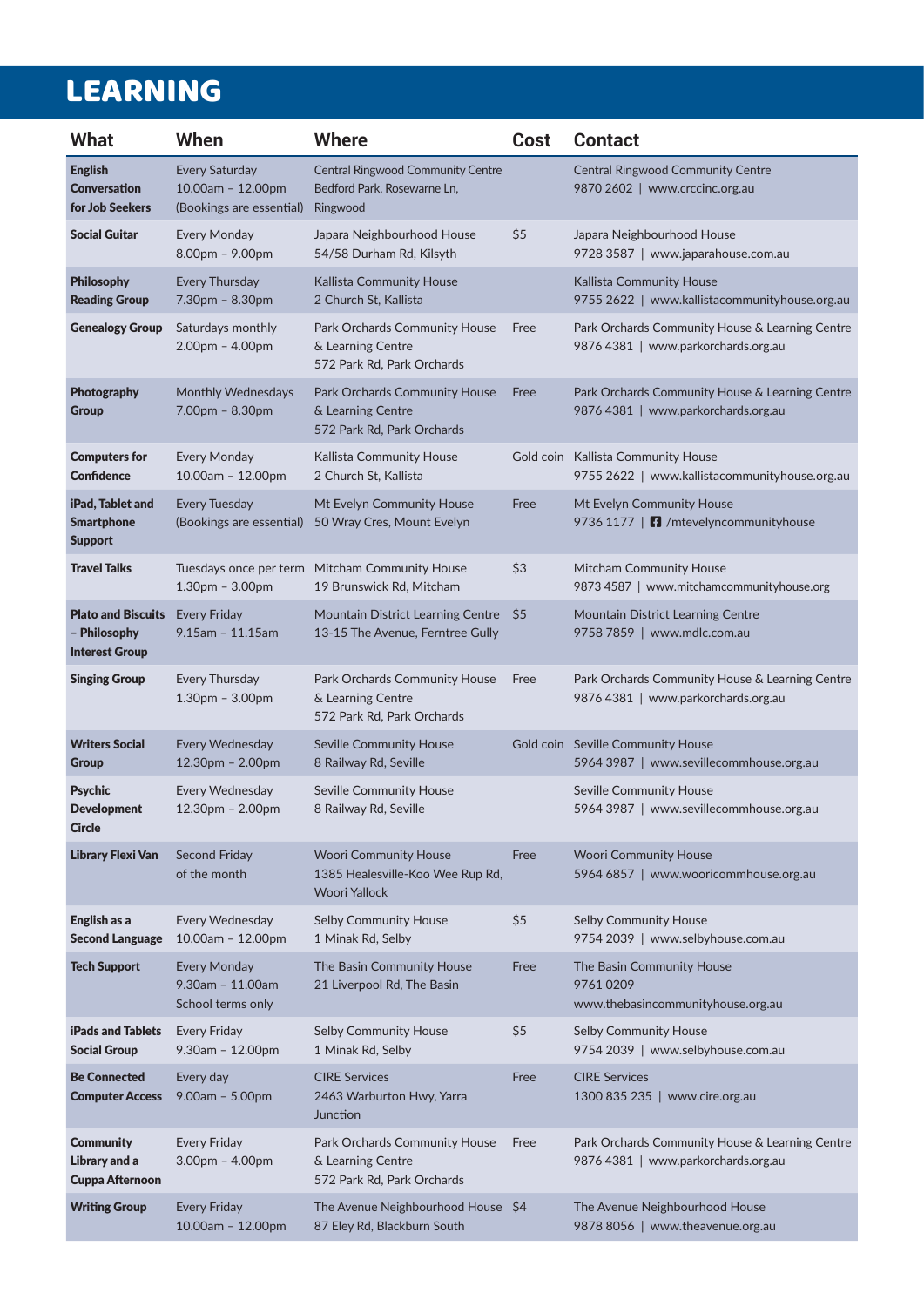| <b>What</b>                                             | When                                  | Where                                                                             | Cost | <b>Contact</b>                                                              |
|---------------------------------------------------------|---------------------------------------|-----------------------------------------------------------------------------------|------|-----------------------------------------------------------------------------|
| Moving on with<br><b>Computers</b>                      | Every Friday<br>10.00am - 12.00pm     | Central Ringwood Community Centre Free<br>Bedford Park, Rosewarne Ln,<br>Ringwood |      | <b>Central Ringwood Community Centre</b><br>www.crccinc.org.au<br>9870 2602 |
| Sew and Learn<br>English as a<br><b>Second Language</b> | Every Wednesday<br>$12.00pm - 2.30pm$ | Central Ringwood Community Centre Free<br>Bedford Park, Rosewarne Ln,<br>Ringwood |      | <b>Central Ringwood Community Centre</b><br>www.crccinc.org.au<br>9870 2602 |
| <b>Braindworks</b> @<br><b>Your Library</b>             | Various days                          | Various libraries                                                                 | Free | Mountain District Learning Centre<br>9758 7859   www.mdlc.com.au            |
| <b>Computers with</b><br><b>Confidence</b>              | Every Wednesday<br>$12.30pm - 2.30pm$ | Mash Café.<br>228 Dorset Rd. Boronia                                              |      | <b>Mountain District Learning Centre</b><br>www.mdlc.com.au<br>97587859     |
| <b>Advanced</b><br><b>Philosophy</b>                    | Every Tuesday<br>$7.00pm - 9.00pm$    | Japara Neighbourhood House<br>54/58 Durham Rd, Kilsyth                            |      | Gold coin Japara Neighbourhood House<br>www.japarahouse.com.au<br>9728 3587 |

### KNITTING

| When                                                     | <b>Where</b>                                                                      | <b>Cost</b> | <b>Contact</b>                                                                                    |
|----------------------------------------------------------|-----------------------------------------------------------------------------------|-------------|---------------------------------------------------------------------------------------------------|
| <b>Every Monday</b>                                      | <b>Mitcham Community House</b>                                                    | Gold coin   | <b>Mitcham Community House</b>                                                                    |
| $1.00pm - 3.00pm$                                        | 19 Brunswick Rd, Mitcham                                                          |             | 9873 4587   www.mitchamcommunityhouse.org                                                         |
| <b>Every Monday</b>                                      | <b>Vermont South Learning Centre</b>                                              | \$2         | <b>Vermont South Learning Centre</b>                                                              |
| $1.00pm - 3.00pm$                                        | 1 Karobran Dr, Vermont South                                                      |             | 9803 2335   www.vslc.org.au                                                                       |
| <b>Every Monday</b>                                      | Domeney Reserve,                                                                  |             | Park Orchards Community House & Learning Centre                                                   |
| $10.00am - 12.00pm$                                      | Knees Rd, Park Orchards                                                           |             | 9876 4381   www.parkorchards.org.au                                                               |
| <b>Every Tuesday</b>                                     | <b>Arrabri Community House</b>                                                    | \$4         | <b>Arrabri Community House</b>                                                                    |
| $9.45$ am - 11.45am                                      | 42 Allambanan Dr, Bayswater North                                                 |             | 9720 0877   www.arrabri.org                                                                       |
| <b>Every Tuesday</b><br>$9.30$ am - 11.30am              | The Community Space at Westfield Knox City Free                                   |             | <b>Coonara Community House</b><br>9758 7081   www.coonarahouse.org.au                             |
| <b>Every Tuesday</b>                                     | Orana Neighbourhood House                                                         | Gold coin   | Orana Neighbourhood House                                                                         |
| 10.00am - 12.00pm                                        | 62 Coleman Rd, Wantirna South                                                     |             | 9801 1895   www.orananh.org.au                                                                    |
| <b>Last Tuesday</b><br>of the month<br>10.00am - 12.30pm | Yarra Glen & District<br>Living & Learning Centre<br>12 -14 Anzac Ave, Yarra Glen | Gold coin*  | Yarra Glen & District Living & Learning Centre<br>9730 2887   www.yarraglen.com/livingandlearning |
| <b>Every Wednesday</b>                                   | <b>Central Ringwood Community Centre</b>                                          | Gold coin   | <b>Central Ringwood Community Centre</b>                                                          |
| $10.00am - 12.00pm$                                      | Bedford Park, Rosewarne Ln, Ringwood                                              |             | 9870 2602   www.crccinc.org.au                                                                    |
| <b>Every Wednesday</b><br>$11.00am - 1.00pm$             | Rowville Neighbourhood Learning Centre<br>40 Fulham Rd, Rowville                  | \$2         | Rowville Neighbourhood<br><b>Learning Centre</b><br>9764 1166   www.rowvillenlc.org.au            |
| <b>Every Wednesday</b>                                   | <b>Wonga Park Community Cottage</b>                                               | \$3.50      | <b>Wonga Park Community Cottage</b>                                                               |
| $12.30pm - 3.00pm$                                       | 1/9-13 Old Yarra Rd, Wonga Park                                                   | per week    | 9722 1944   www.wongaparkcommunitycottage.org.au                                                  |
| <b>Every Wednesday</b>                                   | <b>Coonara Community House</b>                                                    | Free        | <b>Coonara Community House</b>                                                                    |
| $9.30$ am - 11.30am                                      | 22 Willow Rd, Upper Ferntree Gully                                                |             | 9758 7081   www.coonarahouse.org.au                                                               |

![](_page_10_Picture_3.jpeg)

#### VOLUNTEERING

Community Houses need volunteers to assist with roles such as; reception, administration, gardening, cooking community meals, maintenance, charity projects, classroom assistants, toy libraries and to help meet and greet new people to the House. If you would like to know more about volunteering ring or drop into your nearest Community House.